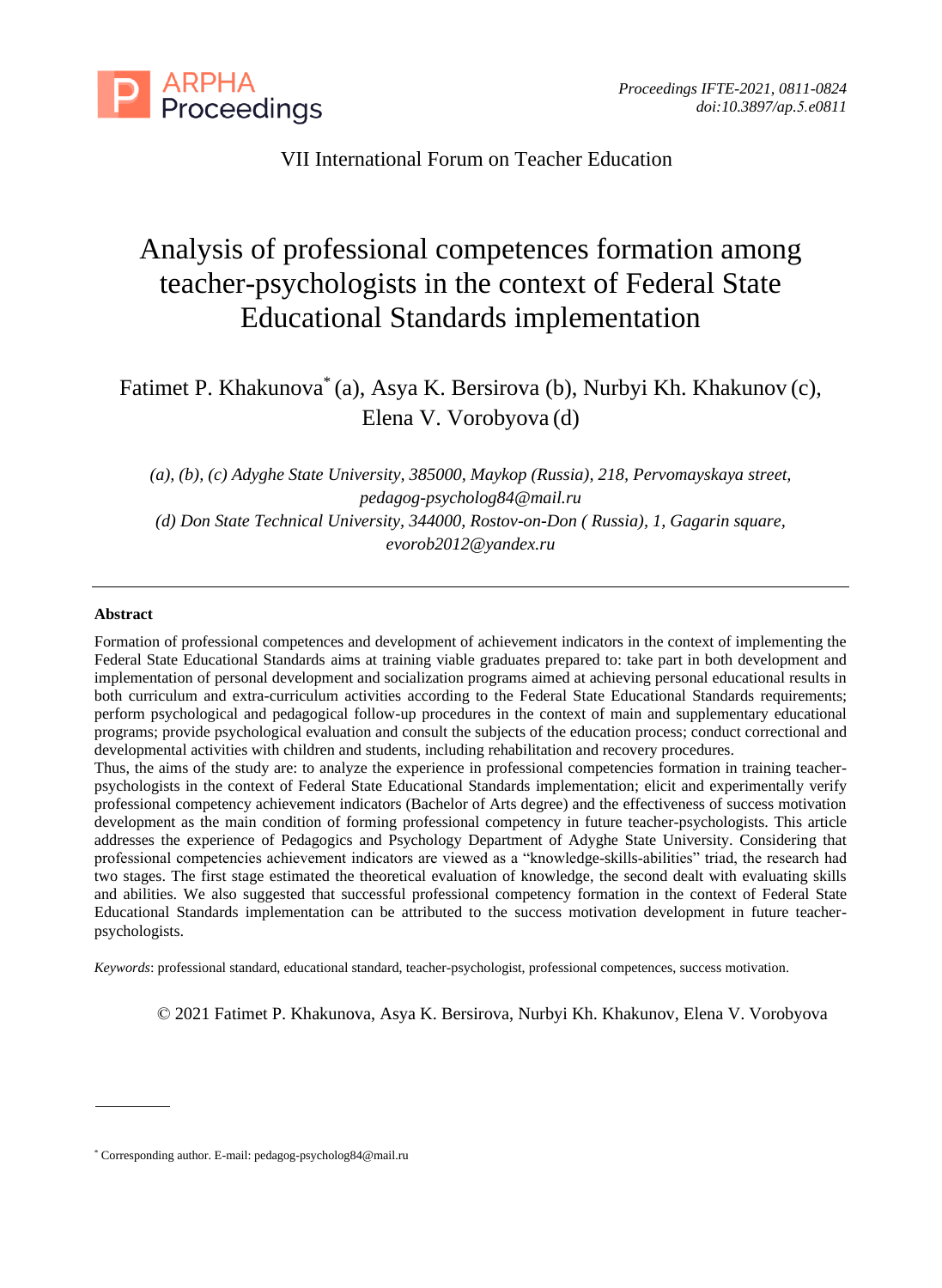This is an open access article distributed under the terms of the Creative Commons Attribution License (CC BY 4.0), which permits unrestricted use, distribution, and reproduction in any medium, provided the original author and source are credited.

Published by Kazan federal university and peer-reviewed under responsibility of IFTE-2021 (VII International Forum on Teacher Education

#### **Introduction**

Nowadays the practical endeavours of a teacher-psychologist within the education system are undergoing significant transformations, out of the necessity of increasing their quality standards for the new type of the educational environment (Korytova & Korytova, 2018). The professional functions and the range of areas of professional activity of a teacher-psychologist have expanded, with the addition of: psychological expertise (assessment of comfort and safety of educational environment, psychological prevention aimed at preserving psychological health of the students; providing psychological and pedagogical assistance to persons with disabilities, persons who have difficulties in mastering educational programs, in development and adaptation and their consequent psychological counselling). This led to the emergence of new tasks in the professional training of teachers-psychologists and significant correlation of the existing content of the competence model of engagement in higher education. The peculiarity of the introduced federal state educational standard of higher education  $3++$  (FSES VO  $3++$ ) is the absence of professional competencies and the need for each educational organization to independently design these competencies in accordance with their own professional standard as well as determine the content of educational programs aimed at the formation of these competencies. While correlating the requirements of FSES VO  $3++$  in the field of "Psychological and pedagogical education", the orientation "Psychology of education" with the professional standard "Teacher-psychologist" we have defined and introduced the following professional competences into the curriculum (Table 1).

In developing the curriculum and determining the content of educational modules, we primarily focused on the compliance with the requirements of FSES 3++ and the professional standard "Educational psychologist (psychologist in education)" in terms of competence formation and determination of indicators of their achievement. The said competency model of professional training of educational psychologists involves prominent specialists in its development and implementation, with the experts of the educational program in the direction of "Psychological and pedagogical education" being the heads of educational institutions.

Notably, the competency-based approach implemented in Russian higher education creates a number of issues associated with the assessment of professional competence development levels.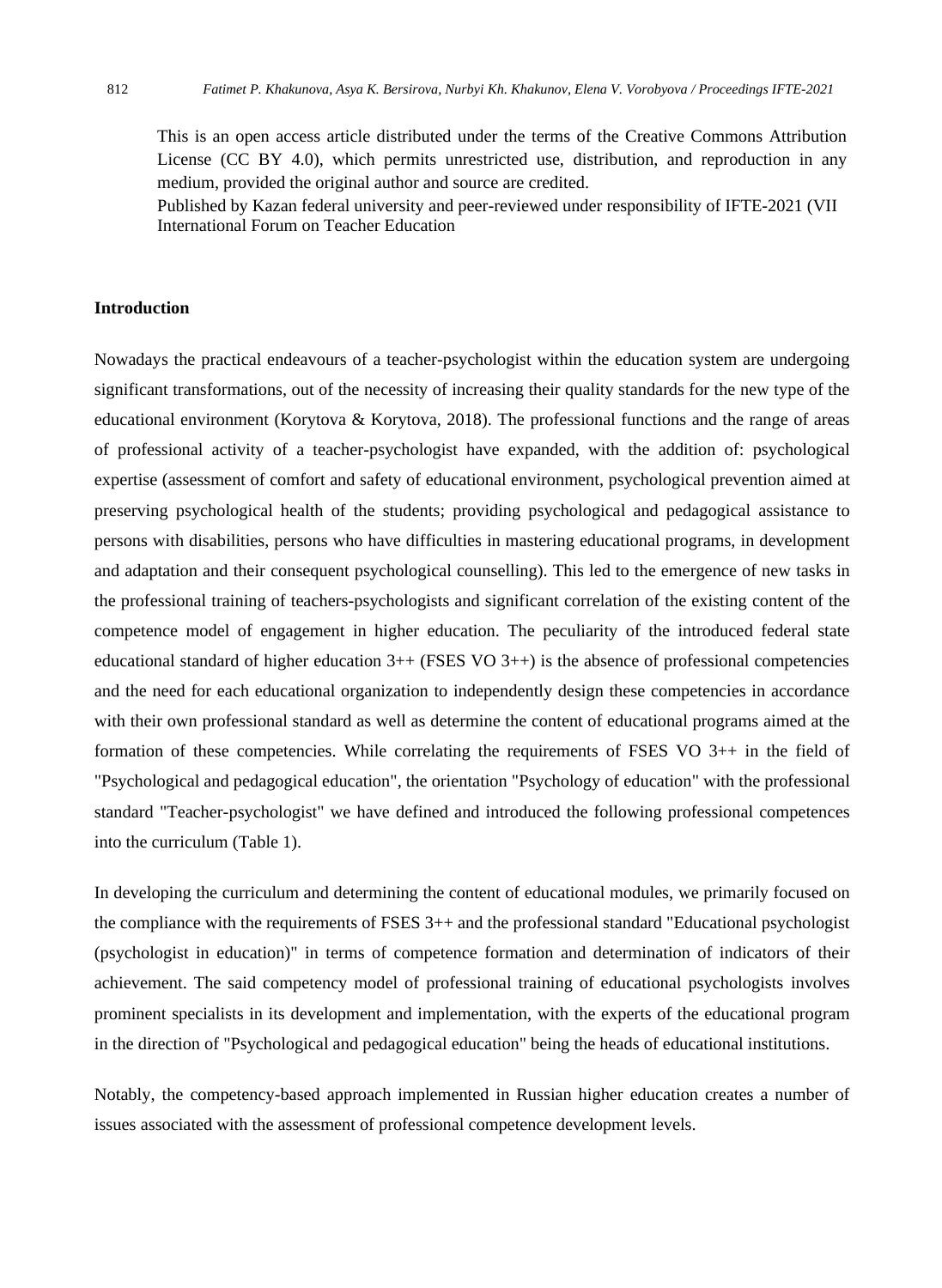The indicators of competence development are the learning outcomes in the categories "to know", "to be able to", and "to master". We understand professional competence as the ability to perform professional activities that can be tested in the process of work activities. Therefore, we believe that in the process of learning activity it stands to reason to check the set of professional knowledge, skills, and abilities as a result of learning, as a readiness to perform professional functions.

We assume that in professional development of a future teacher-psychologist the motivation to achieve success acts as an important factor of successful mastering of the program. If success achievement motivation and failure avoidance in the conditions of learning activity is a marker of success, then perhaps the dependence of learning efficiency on the structure of dominant motivation of students can be traced. Students with dominant success achievement motivation should perform well, distinguished by the desire to acquire new professional knowledge, competitiveness and professional self-improvement.

Thus, both the modernization of higher education and the professional standard "Educational psychologist (psychologist in education)" focus on the formation of modern professional competencies in future educational psychologists, which requires designing an educational environment capable of motivating to achieve professional expertise (Volkova, Kosheleva, Bogdanovskaya & Khoroshih, 2017). The implementation of "Educational psychologist (psychologist in education)" professional standard actualizes the problem of developing new models and content of training in the professional development of psychological and pedagogical staff.

Formation of professional competencies and development of indicators of their achievement in the conditions of implementation of the federal state educational standard, is aimed at preparing a competitive graduate who is ready to: participate in the design and implementation of the program of education and socialization of students aimed at achieving personal educational results in educational and extracurricular activities in accordance with the requirements of the federal state educational standard of general education; carry out psychological and pedagogical support of the implementation of basic and additional educational programs; conduct psychological diagnosis of and counselling for the subjects of educational process; implement corrective and developmental work processes with children and students, including remediation and rehabilitation activities.

#### **Purpose and objectives of the study**

Based on the above, the purposes of the study are**:**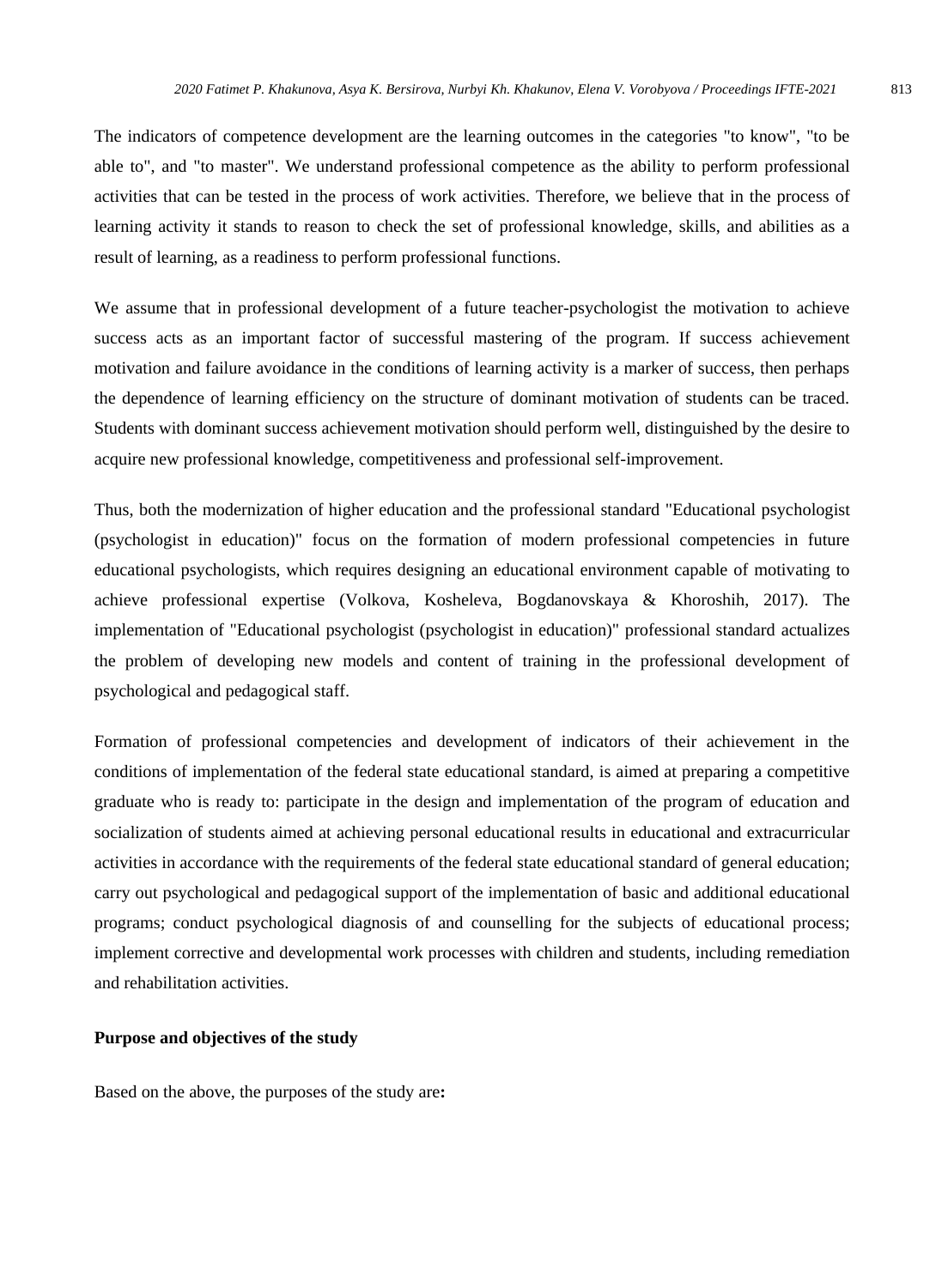- 1) to analyze the research experience in professional competencies formation in training teacherpsychologists in the context of Federal State Educational Standards implementation;
- 2) to study the effectiveness of success motivation development as the main condition of forming professional competency in future teacher-psychologists

Objectives of the study:

- to determine the state of the problem under study in both psychological and pedagogical theory;

- to reveal the peculiarities of professional competence formation in the conditions of implementation of the Federal State Educational Standard of higher education 3++ in the training of teacherpsychologists;

- to identify and experimentally verify the indicators of achievement of professional competences (bachelor level);

- to determine the students' success motivation level.

The object of this study: the process of professional training of bachelors in the direction of "Psychological and Pedagogical Education"

The subject of the study: analysis of the formation of professional competencies of teacherspsychologists in the conditions of implementation of the Federal State Educational Standard of higher education 3++.

#### **Literature review**

There are many publications devoted to the issue of competence approach implementation in education (Bogolyubov, Bergman, Borytko, Goncharova, Zeer, Lednev, Nikandrov, Khutorskoy, Churakova, Fishman). There are different approaches as to the definition of the term "competence". The notion of "competence" is defined not only as a set of abilities, knowledge and skills, but rather as an ability to perform tasks at a high level by applying a system of knowledge, skills, abilities and mental qualities combined. Zeer understands competence as meaningful generalizations of theoretical and empirical knowledge represented in the form of concepts, principles, sense-forming regulations, as well as generalized acting patterns providing productive performance of professional activities (Zeer, 2005).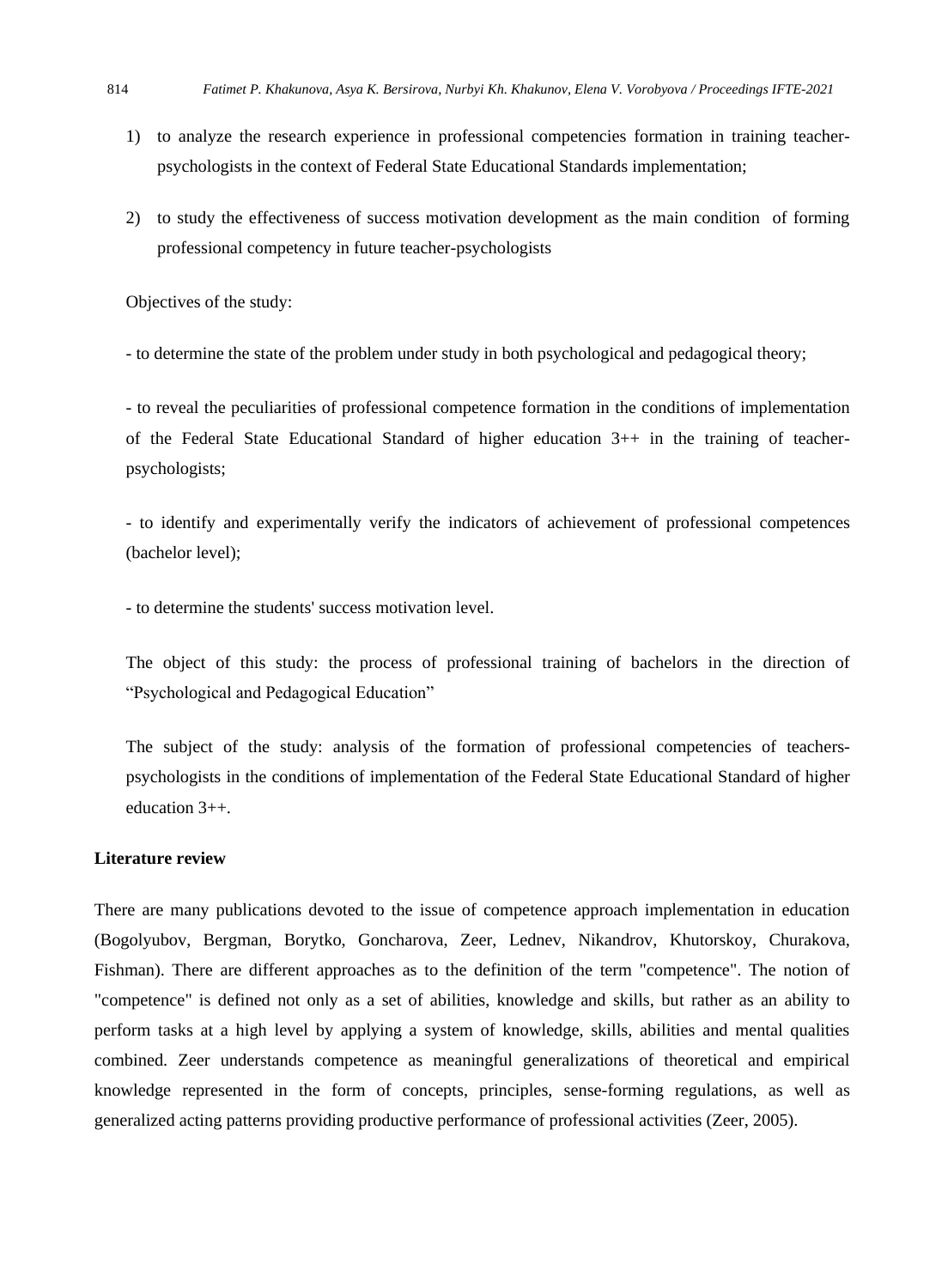According to Sergeev, competences are a combination of such elements as skill, knowledge and experience, providing in total the ability to solve the set practical tasks in various spheres of life and professional activities (Yarmakeev, 2010). Goncharova defines the concept in question as a complex structure consisting of various elements and notes that all in all in generalized form competency can be defined as a property, while competence in itself is the possession of this property, which manifests itself in practical activities (Goncharova, 2007). According to Khutorskoy, competence is an alienated, predetermined social requirement (norm) to educational training of a student, which is necessary for their effective productive activity in a certain sphere. (Khutorskoy, 2003).

Some researchers characterize professional competence of a teacher-psychologist as a system of personal and professional characteristics – special readiness (as a result of university training, postgraduate additional training for professional activity); qualification in activity (result of mastering technologies of psychological and pedagogical activity in practice); organizational activity competence (result of continuous professional education and practical activity) (Zamorskaya & Kosyrev, 2004). As scientists note, professional qualities – competences – allow the teacher-psychologist to solve problems effectively in dynamic conditions of a professional activity. Formation and development of professional competences occurs in the processes of continuous professional education and practical activity (Asadullin & Galiullina, 2013). In foreign literature, the term 'professional competence' is noted as subject-oriented competence and stands for specialist knowledge in a specific subject area (Beelisle, Linard, Rey, Le Booterrf, Turkal, Guiqnon, Joras)

Henner believes that professional competences include professional knowledge, abilities, skills (KAS). Or professional competence is a category separate from professional knowledge and skills and existing on a par with them (Henner, 2018). In connection with this, he compares the law "On Education in the Russian Federation" where education is defined as "a set of acquired knowledge, abilities, skills, values, activity experience and competencies of a certain scope and complexity (Education Law, Art. 2 p. 1) and the Federal State Educational Standard, which should reflect the totality of the obligatory requirements for education of a certain level and (or) for a profession, specialty and field of training according to Article 2, clause 6 of the Law on Education and further notes that the existing standards set requirements only for competences and contrary to the provisions of the Law, do not include professional knowledge, abilities and skills in the obligatory results of education". (Henner, 2018).

A number of researchers (Yelina, Kovtun, Rodionova) note that due to the need to formulate professional competencies in educational programs, there may be no requirements for professional knowledge and skills of university graduates (Elina, Kovtun, Rodionova, 2015).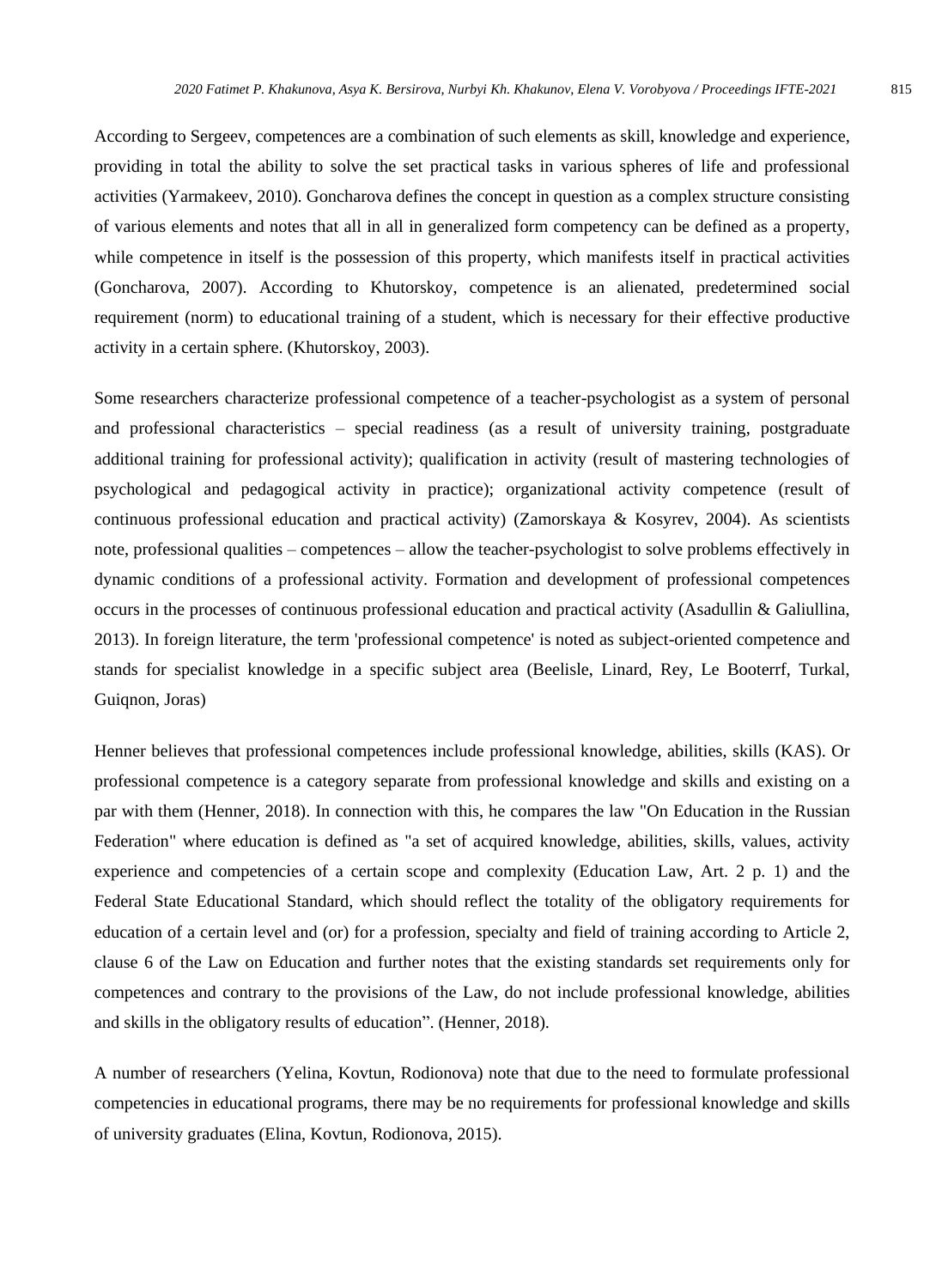This situation creates certain difficulties in assessing and monitoring learning outcomes, including the assessment of the formation of professional competencies, as if during the development of educational programs, the activity of the teacher on the interim forms of certification is reduced to the verification and assessment of professional knowledge and skills.

Despite the rather extensive discussion of this problem, there is still no straightforward approach to the competence education model. Furthermore, on the correlation of professional competencies and professional knowledge, skills and abilities, while there are numerous discussions in progress, there is no unified position concerning the definition thereof. This aspect complicates the development of effective criteria for assessing professional competencies in the learning process even further. One of the indicators contributing to the formation of students' professional competencies is the success motivation.

Success motivation constitutes the desire for success, high results in an activity. Murray was the first to distinguish this type of motivation and gave the following definition to the term: "to cope with something difficult. To cope with, manipulate or organize physical objects, people or ideas. To do this as quickly and as independently as possible. Overcome obstacles and reach higher levels. Outperform oneself. Compete with others and surpass them. Increase one's self-esteem via the successful application of one's abilities" (Rozhkov, 2014). Furthermore, according to Heckhausen, achievement motivation can be defined as an attempt to increase or maintain a person's highest possible ability in all kinds of activities (Heckhausen, 2003).

In national psychology, one of the most significant authors on the problem of motivation is Leontiev, who represents the activity approach. He writes that "in modern psychology, everything that constitutes the socalled internal forces of behavior, everything that actualizes human activity, is generally called a motive" (Leontiev, 2000). He himself presents the following definition of a motive: "it is the objective thing that prompts and directs activity, answering this or that need, specifying a need or, naturally, satisfying a need".

The questions of success achievement motivation development became a subject of research of many scientists in the field of psychology (Biryukova, Gordeeva, Deryagina, Leontiev, Murray, Heckhausen). However, the specificity and conditions of development as well as interrelation in formation of professional competences of university students were not disclosed enough as of yet. As well as the process of development of success achievement motivation as a factor of formation of students' professional abilities is of special interest (Biryukova & Smolyarchuk, 2014).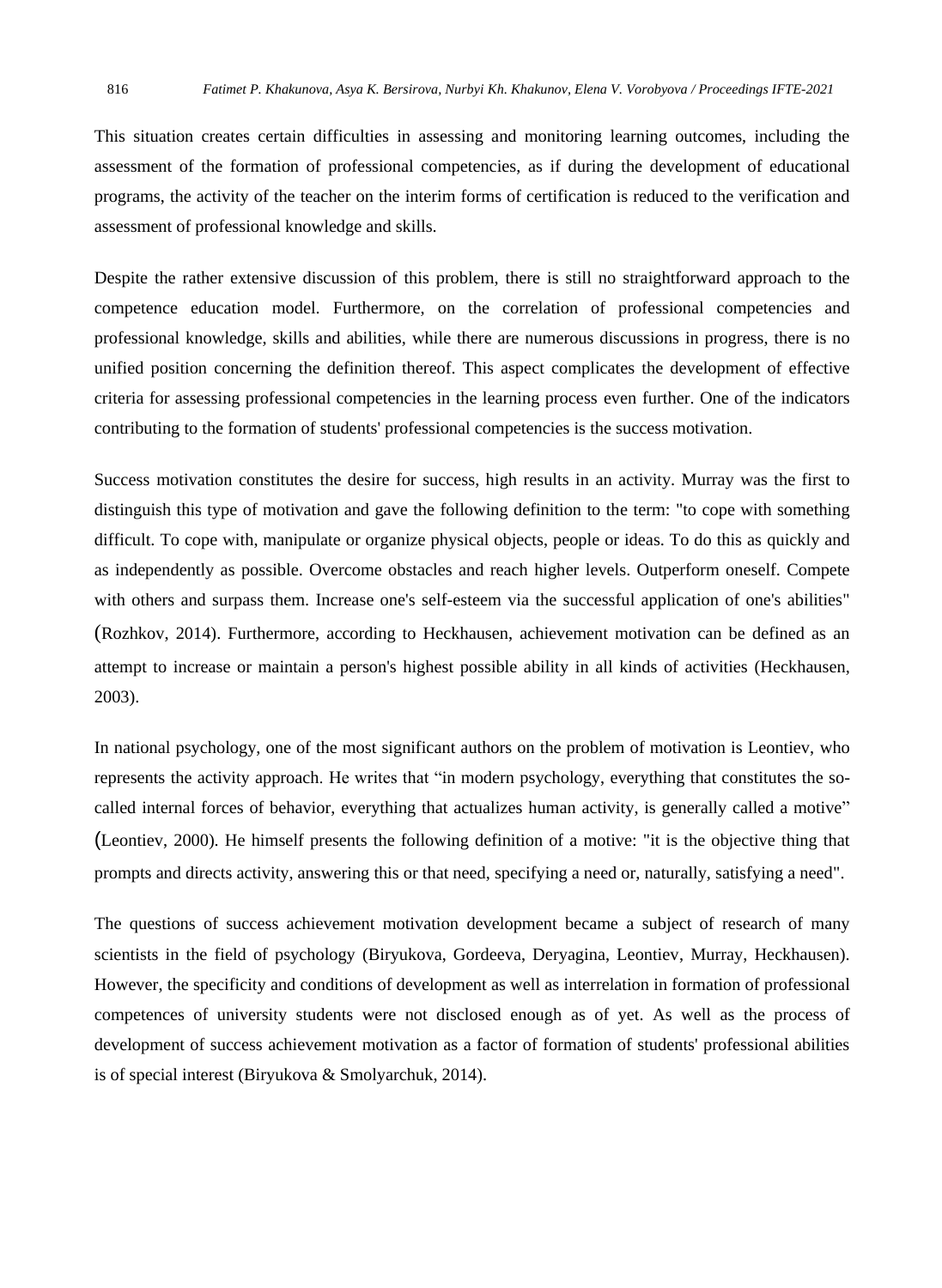However, achievement motivation as it were focuses on the ultimate end result obtained through one's own characteristics: achieving success or avoiding failure (Rozhkov, 2014).

#### **Methodology**

Research methods: literature analysis, reflective-system analysis; interrogatory (questionnaire, testing, expert assessment); observation, analysis of professional performance results among future teacherpsychologists, modeling, experiment, methods of mathematical statistics and processing. The study involved 57 1st and 2nd Year students of 44.03.02 Psychological and Pedagogical education, specification "Psychology of education" (Bachelor's degree).

Considering that the indicators of professional competence achievement are considered in the triad: "knowledge-abilities-skills", the study was conducted in two stages. The first stage determined the assessment of theoretical knowledge, and the second stage allowed us to assess the skills themselves. For this purpose, we carried out knowledge control using the fund of assessment tools of the disciplines that form professional competences. We analyzed the students' portfolios, as well as the results of introductory and design-technological practice. To study motivation to succeed in future teachers-psychologists we applied the method of diagnostics of personality to motivation to success originally introduced by Ehlers**.**

#### **Results**

We carried out the necessary analysis of the state of the problem under study in psychological and pedagogical theory, identifying the main approaches to the definition of the concepts: "competence" and "professional competence". The problem of assessing the formation of professional competence is outlined due to the lack of unequivocal criteria. It is supposed to control and assess the level of professional competence formation by a set of professional knowledge, skills and abilities as a result of training and readiness to perform professional functions in professional activity.

During our research we revealed the interrelation of the level of achievement of success motivation and success in mastering the educational program, and experimentally substantiated the necessity of formation of success motivation as a condition of professional formation as specialists.

In the first stage, we studied the compliance of the content of assessment tools and the main preliminary results for the disciplines implemented to form professional competencies. The main forms of current control of theoretical knowledge were studied and consequently analyzed.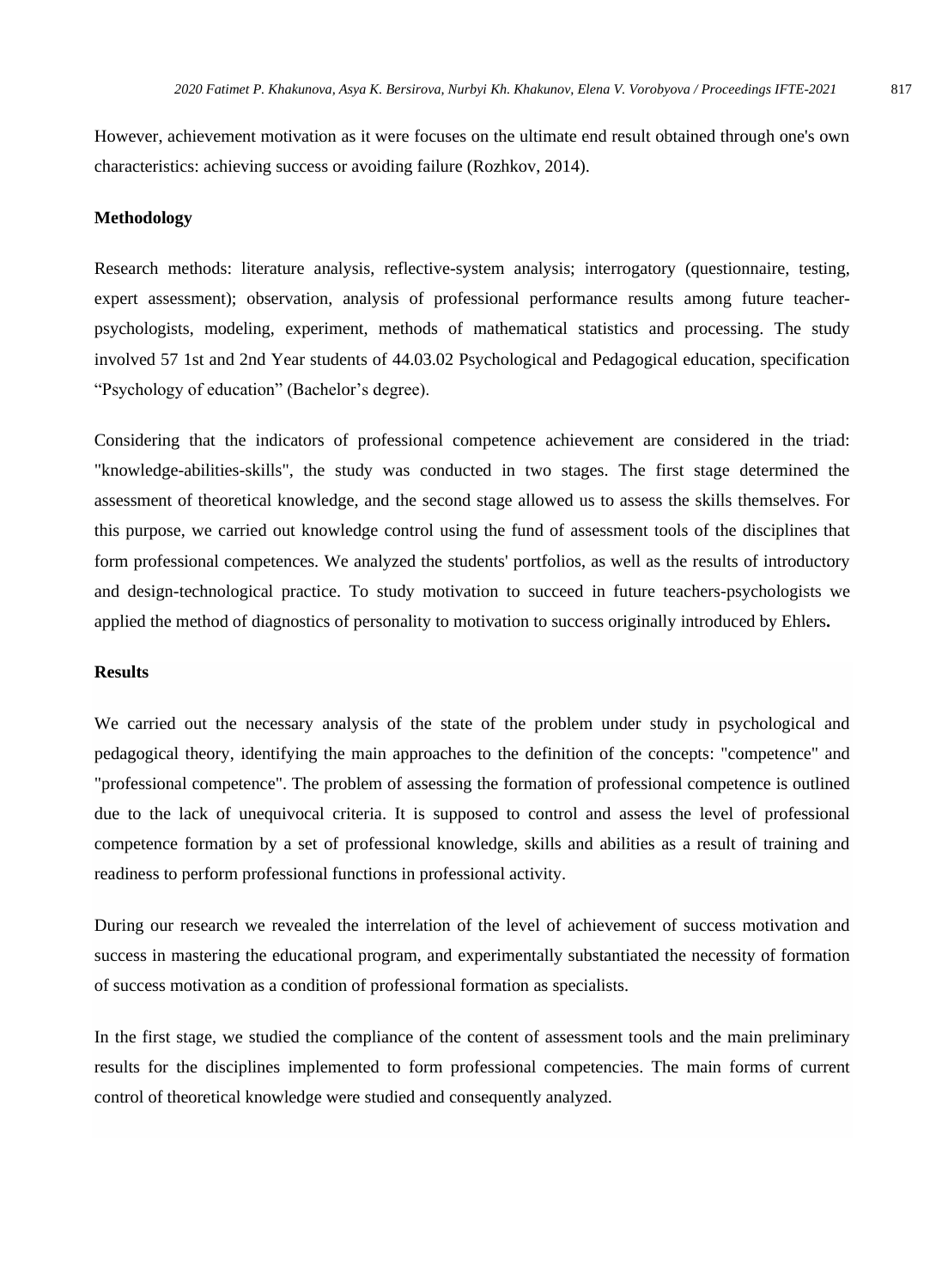The assessment tools of the implemented disciplines in the direction of training 44.03.02 Psychological and Pedagogical Education, specification "Psychology of Education" (Bachelor's degree) were formed (based on the required knowledge, skills and abilities necessary to achieve certain professional competences).

Indicators of professional competences achievement are normally developed by each educational organization independently, and are obligated to reflect the requirements of the existing professional standard, as well as be verified by the assessment tools corresponding to the program of the implemented discipline. We have identified the following indicators in accordance with the studied disciplines of year 1- 2 students:

Table 1. Professional competences and indicators of achievement

| Professional competence      | Indicators of achievement                                                              |
|------------------------------|----------------------------------------------------------------------------------------|
|                              |                                                                                        |
|                              |                                                                                        |
| PC-1. The subject is able to | PC-1.1. The subject knows: theory of psychodiagnostics, classification of              |
| carry out psychological and  | psychodiagnostic methods, their possibilities and limitations, their requirements;     |
| pedagogical diagnostics of   | methods of collecting, processing information, results of psychological observations   |
| both the competence-based    | and diagnostics; ways of interpretation and presentation of results of                 |
| personal<br>learning<br>and  | psychodiagnostic examination.                                                          |
| outcomes of students         | PC-1.2. The subject can: carry out a diagnostic examination using standard tools,      |
|                              | including processing of results; carry out diagnostic work in order to identify the    |
|                              | level of readiness or adaptation of children and students to new educational           |
|                              | conditions; diagnose intellectual, personal and emotional-willful features that hinder |
|                              | the normal course of development of learning and education.                            |
|                              |                                                                                        |
|                              |                                                                                        |
|                              | PC-1.3. The subject has mastered: educational diagnostic methods and techniques of     |
|                              | the psychologist; how to collect, analyze and interpret the obtained results.          |
|                              |                                                                                        |
| PC-2. The subject is able to | PC-2.1. The subject knows: Ethical standards for organizing counselling work;          |
| advise and consult subjects  | modern organization and structure of joint individual activities for students          |
| of the educational process   | according to their developmental age norms.                                            |
| on psychological problems    |                                                                                        |
|                              |                                                                                        |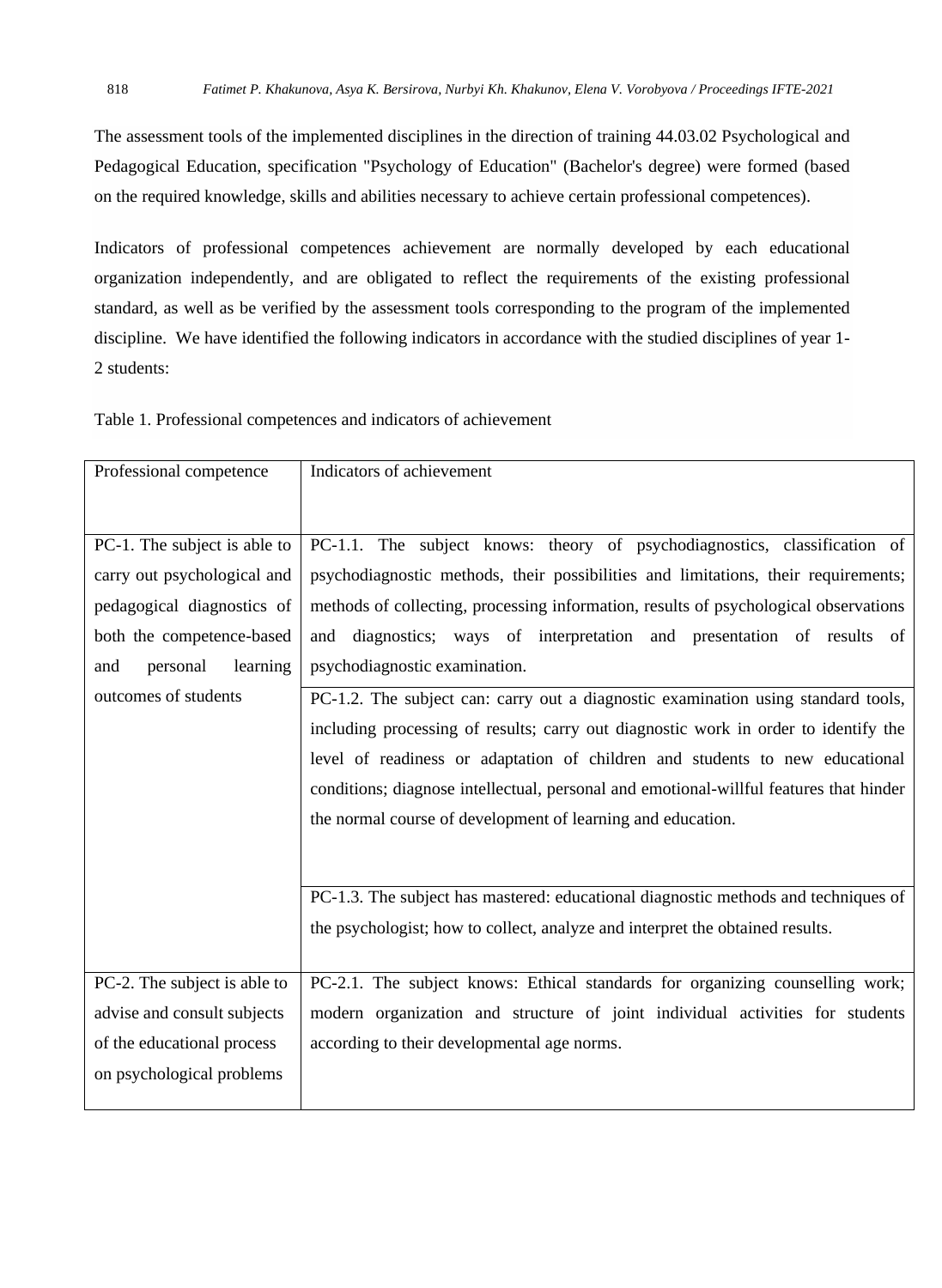| of learning and                 | PC-2.2. The subject can: organize interactive activities with learners within the     |
|---------------------------------|---------------------------------------------------------------------------------------|
| development.                    | framework of the educational process; provide individual and group counselling to     |
|                                 | learners on the subject of learning process development; provide individual group     |
|                                 | counselling to learners on learning development.                                      |
|                                 |                                                                                       |
|                                 | PC-2.3. The subject has mastered: counselling for teachers, educators and parents     |
|                                 | (legal representatives) on psychological problems in pupils' learning, education and  |
|                                 | development.                                                                          |
| PC-3. The subject is able to    | PC-3.1. The subject knows: the basics of age and pedagogical psychology, methods      |
| out organizational<br>carry     | used in pedagogy and psychology; methods of organizational and methodological         |
| activities<br>order<br>in<br>to | support for the main educational programs                                             |
| provide<br>necessary            | PC-3.2. The subject can: both select and apply the necessary methods and tools for    |
| psychological support for       | the development, education and socialization of adolescent children                   |
| the education, development,     |                                                                                       |
| upbringing<br>and               | PC-3.3. The subject has mastered: teaching techniques, discussion and interactive     |
| socialization processes of      | forms of teaching                                                                     |
| children and adolescents        |                                                                                       |
| PC-4. The subject is able to    | PC-4.1. The subject knows: legislation on the education and guardianship of minors,   |
| diagnose,<br>assess<br>and      | additional guarantees, social support for orphans and children left without parental  |
| monitor the psychosocial        | care, social services for children with disabilities and other regulatory legal       |
| minor's<br>of<br>the<br>status  | documentation in the area of psychological, pedagogical and rehabilitative            |
| educational<br>neglect<br>and   | assistance for minors, legislation on personal data protection. Techniques for        |
| rehabilitative potential        | monitoring and evaluating the results of socio-psychological and socio-pedagogical    |
|                                 | rehabilitation.                                                                       |
|                                 | PC-4.2. The subject can: analyze the reasons for referring a young person to          |
|                                 | rehabilitation, interact with members of the rehabilitation team at the social health |
|                                 | service and other organizations about holistic rehabilitation for the benefit of the  |
|                                 | rehabilitated person.                                                                 |
|                                 | PC-4.3. The subject has mastered: the basics of diagnosing and monitoring the         |
|                                 | dynamics of psychosocial status, pedagogical neglect and the rehabilitative potential |
|                                 | of a minor.                                                                           |
|                                 |                                                                                       |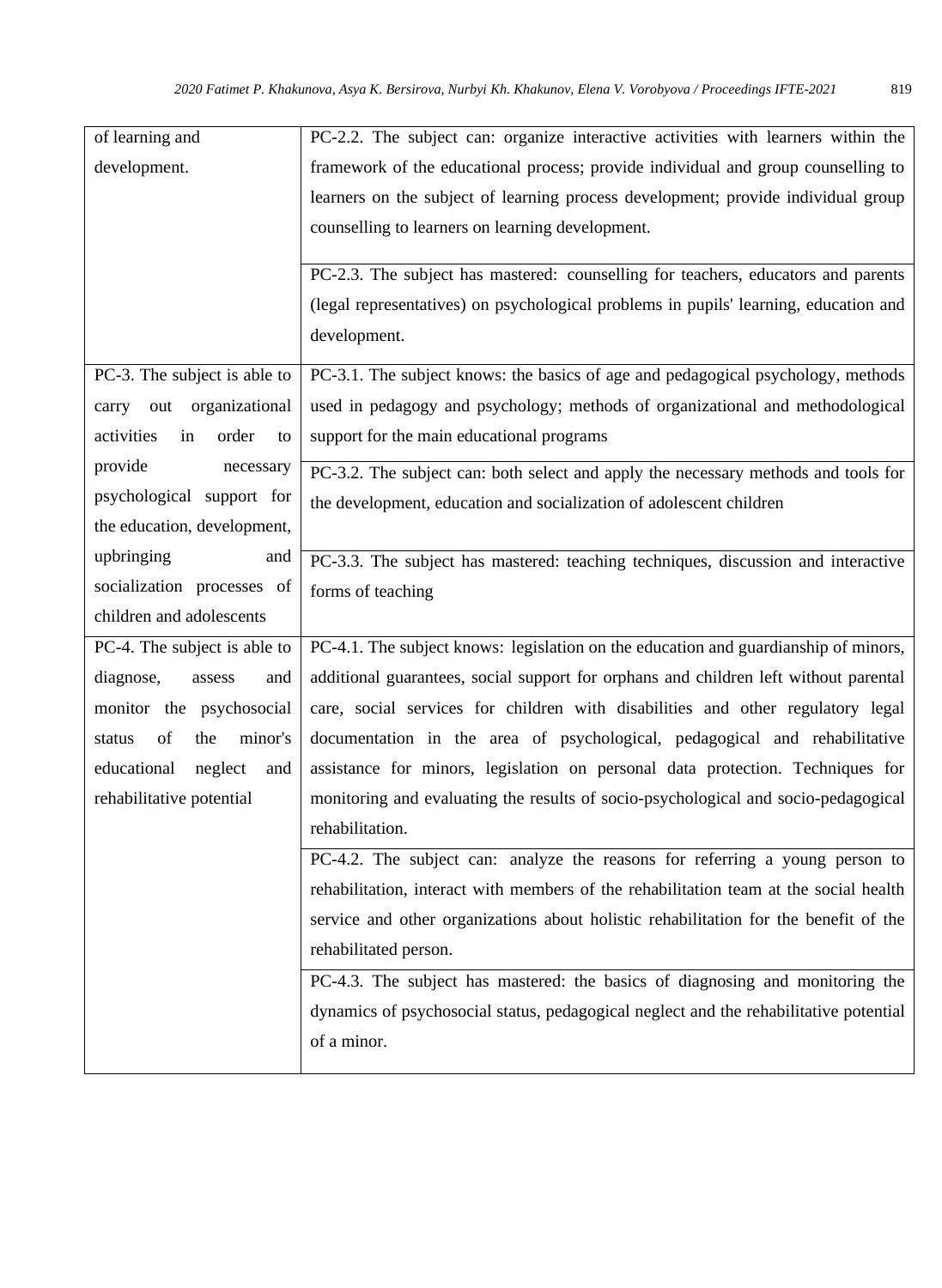According to the results of the analysis of the formation level of professional competencies, 35.5% of the respondents demonstrated a high level, 51.1% of the respondents showed an average level of competency acquisition and 13.4% of the students had a threshold level of professional competency formation.

- the ability to provide psychological and pedagogical support for the implementation of basic and additional educational programs;

- the ability to apply methods of psychological diagnostics;

- the ability to consult the subjects of the educational process.

In order to study the indicators of achievement of professional competencies, we analyzed the students' portfolios, as well as the reports of introductory and design-technological practice. The analysis of practice reports (practice diary, notes of the lessons conducted, training sessions, results of psychodiagnostic methods, individual work with students, work with parents, vocational guidance work with high school students, practice report – reflection of own professional activity, student questioning, interview, observation of students during the practice) show that the main problems faced by most students during the period of the study difficulties in positioning oneself as a teacher-psychologist are distributed as follows - 58%; difficulties in interpersonal interaction (both with students and with teachers and students' parents (sometimes there are difficulties in organizing students' activities, difficulties associated with the students' individual psychological features) - 34%; the ability to analyze the activities of teachers and students using the proposed schemes, to make psychodiagnosis - 43%; the ability to plan their activities and choose the material, methods and tools appropriate for the learning process - 35%. the ability to organize the activity of students (collective, group, individual) - 33%; the ability to establish relationships, and\or contacts with students, teachers, colleagues, parents of students - 49%; the ability to use modern educational technologies in their work, including ICT - 23%; the ability to create an atmosphere of goodwill and cooperation in the process of communication - 26%; the ability to analyze their psychological and pedagogical activity, the ability to reflect - 31%.

The level of academic achievement based on the analysis of current monitoring and the results of interim assessments, showed that the absolute level of achievement amounted to 83% and the qualitative level of achievement to 62%. Such high indicators may exhibit the success of the process of mastering the basic professional educational program in the field of training 44.03.02 Psychological and Pedagogical Education, specification "Psychology of Education" (Bachelor's Degree) in accordance with FSES 3++. Namely, part of the disciplines formed by the participants of educational relations as well as a manifested increase in credits is largely in favor of practical classes and training practices.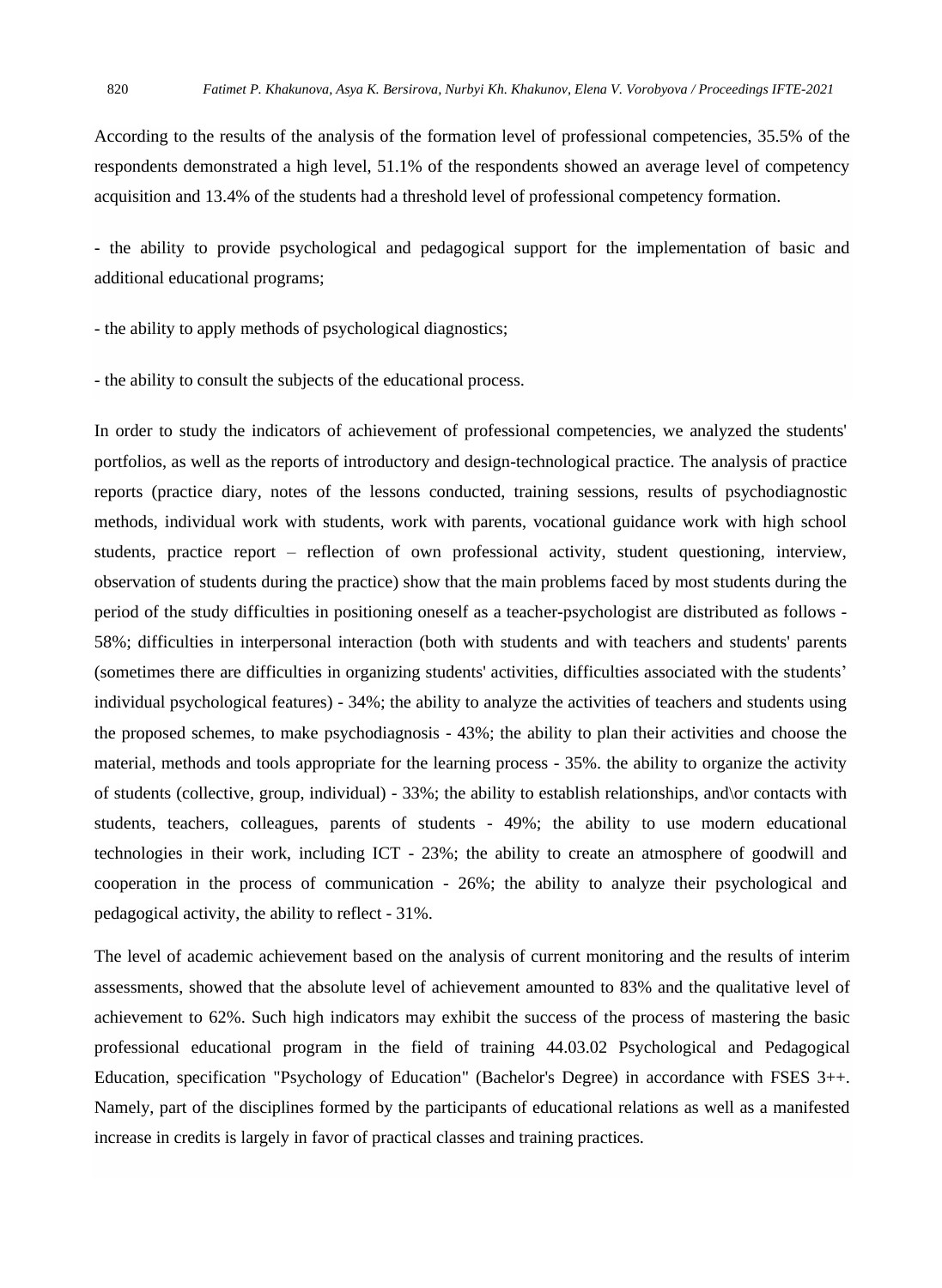We have also surmised that successful formation of professional competences in the conditions of implementation of the federal state educational standard will be facilitated by the development of success motivation in future teachers-psychologists. We consider achievement motivation as an integrative characteristic of student's personality orientation while striving to achieve success in learning activities, to develop professional intentions and life goals, to form prospective plans for their achievement, which becomes an inherent condition of student's professional growth. The more knowledge is transformed into skills and abilities, the higher the professional motivation. To identify the level of students' motivational orientation to achieve success, we used the "Personality Diagnostic Methodology for Success Motivation" by Ehlers. The results of the survey showed that the majority of respondents have an average level of success motivation (49.7%): they avoid failure, but nonetheless are sometimes willing to take risks. 11.4% of respondents with a high level of achievement motivation, show persistence and purposefulness. And only 7.2% of students have a dominant motivation to avoid failure.

The analysis of the results of the study of failure avoidance motivation according to T. Ehlers' methodology showed that 34.7% of students have got low level of failure avoidance motivation, 25.6% of students have got medium level of failure avoidance motivation, high - 29.5% of students and "too high" - 10.2% of students respectively.

This suggests that they are oriented more towards avoiding failure than risk-taking, and are not characterized by a high expectation of success, all of which suppresses the motivation to succeed - to achieve a goal. Thus, learners aiming for success and willingness to achieve high performance in work are oriented towards overcoming obstacles, desire for self-improvement, competition and rivalry, realising their abilities and talents

#### **Discussion**

The introduction of FSES HE 3++ allows us to formulate with relative ease the professional competencies based both on the professional standard and labour market requirements, which is a more progressive form of training organization in comparison with the rigid list of PCs in FSES HE 3+. The transition to the new Federal State Educational Standard of higher education 3++ is carried out gradually, as standards for many areas of training are being approved. The absence of unified educational programs implies that the educational organization itself, without waiting for the release of the curriculum, should disclose and develop indicators of competence achievement by categories: to know, to be able, to master and, respectively, both work out and implement the list of disciplines that form said competences (Ignatyev, Alekseeva, Bogushevich, 2019).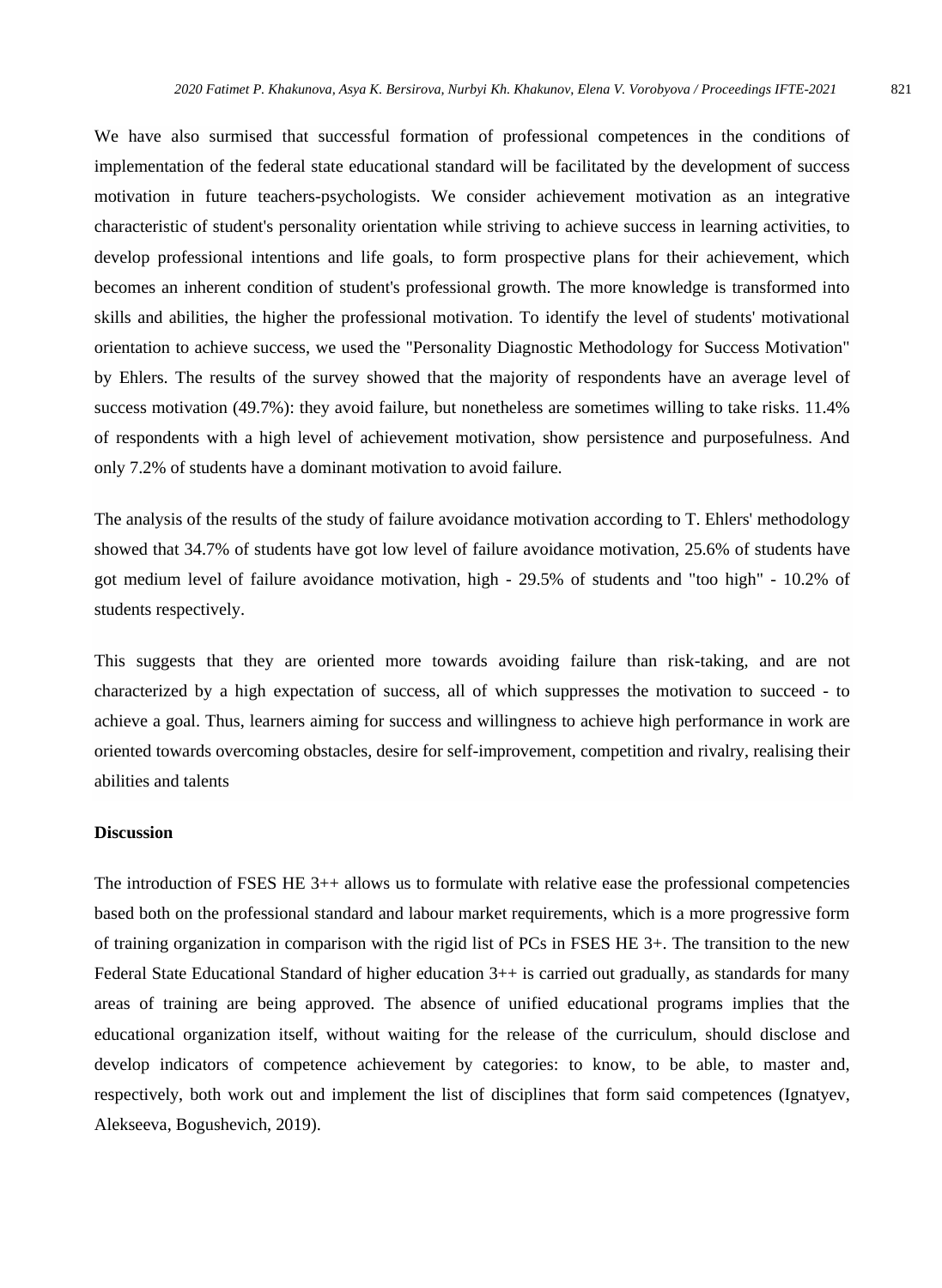However, there remains an issue arising from the transformation of professional competencies into a dominant category distinct from professional knowledge and skills, which in its turn makes it problematic to measure professional competencies in a HEI setting.

One of the factors contributing to the formation of professional competencies is the level of motivation to achieve success. Thus, the students with high level of success achievement and desire to achieve high results in the learning process are focused on overcoming obstacles, desire to constantly improve themselves, to compete, to realize their abilities and talents which successfully affects the performance of professional functions in the work activity.

#### **Conclusion**

The study allows us to conclude that it is necessary to form the following professional competencies in the context of Federal State Educational Standards implementation while training teacher-psychologists: perform psychological and pedagogical support procedures in the context of main and supplementary educational programs; carry out organizational activities in order to provide necessary psychological support for the education, development, upbringing and socialization processes of children and adolescents; provide psychological evaluation and consult the subjects of the education process; conduct correctional and developmental activities with children and students, including rehabilitation and recovery procedures.

To ensure the formation of these competences we implemented the following subjects into the main professional educational program 44.03.02 Psychological and Pedagogical education, specification "Psychology of education" (Bachelor's degree, vocational subjects element):

"Psychology of deviant behavior", "Modern psychotechnologies", "Remedial function of a teacherpsychologist", "Psycho-consulting of the subjects of educational process", "Psycho-pedagogical support of educational process", "Social competency formation in students", "Psycho-pedagogical support of children with special needs", "Psychosexual development and sex education of children", "Psycho-pedagogical support of implementing main and supplementary educational programs", as well as student training and internship programs. Elicited achievement indicators of professional competences allow us to analyze the effectiveness of implementing professional competences in the context of Federal State Educational Standards of training teacher-psychologists. Estimating the success motivation levels point out the degree of readiness for conducting professional activities in future teacher-psychologists.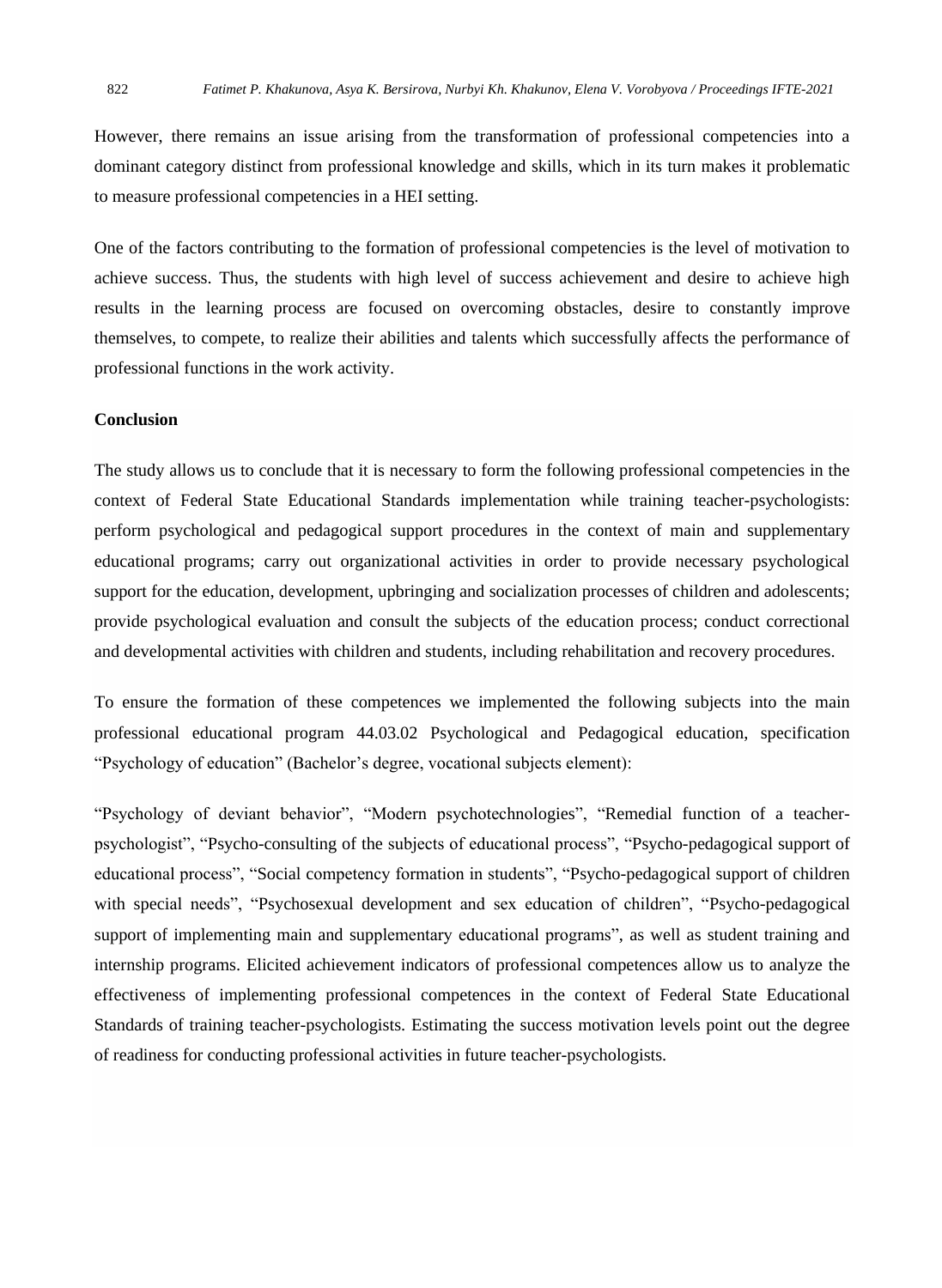The results of the study can be used in curricula development, praxis work programs implemented in higher education, the implementation of comparative studies in order to develop a methodology for the practical training of teacher-psychologists. We plan to study the professional competences formation among teacherpsychologists in the context of Federal State Educational Standards implementation in depth, after the subjects complete their Bachelor degrees. Moreover, we plan to investigate the alterations in success motivation levels while completing the course of the main professional educational program 44.03.02 Psychological and Pedagogical education, specification "Psychology of education" (Bachelor's degree).

#### **References**

- Asadullin, R. M., & Galiullina, R. Z. (2013). Towards the formation and development of teacher's professional competence. *Bulletin of Chelyabinsk State University*, *(26* (317)*)*, 120-123.
- Atlyaguzova, E. I. (2012). Defining the Conceptual Framework for Implementing the Competency-Based Approach in Technical Specialist Training. *Vestnik (Herald) of Samara State Technical University*. Series: Psychological and Pedagogical Sciences, *(2* (18)), 10-18.

Berufliche Kompetenzentwicklumg. Berlin. Dezember, 1999. 6'99.

- Biryukova I. A. & Smolyarchuk I. V. (2014). Motivation to achieve success as a factor in the development of students' professional qualities. *Povolzhsky pedagogichesky vestnik*, (*1* (2)), 56-62.
- Deryagina L. E. & Sherstennikova A. K. (2015). The role of dominant motivation in the success (failure) of learning activities and its relationship with personal and situational anxiety. *Russian Journal of Education and Psychology*, (*12* (56)), 3-14.
- Elina E. G., Kovtun E. N., Rodionova S. E. (2015). Competencies and learning outcomes: The logic of presentation in educational programs. *Vysshee obrazovanie v Rossii = Higher Education in Russia. 1: 10-20. (In Russ.).*
- Goncharova N. L. (2007). Category "competency" and "competence" in modern educational paradigm // *Collection of scientific works of NCFU*. Series Humanitarian Sciences. *5.*

Gordeeva T.O. (2006). Psychology of achievement motivation. M.

Heckhausen H. Motivation and activity (2003) [Electronic resource] / H.Heckhausen. - 2nd ed. electron. - St.-Peter; M.: Smysl.